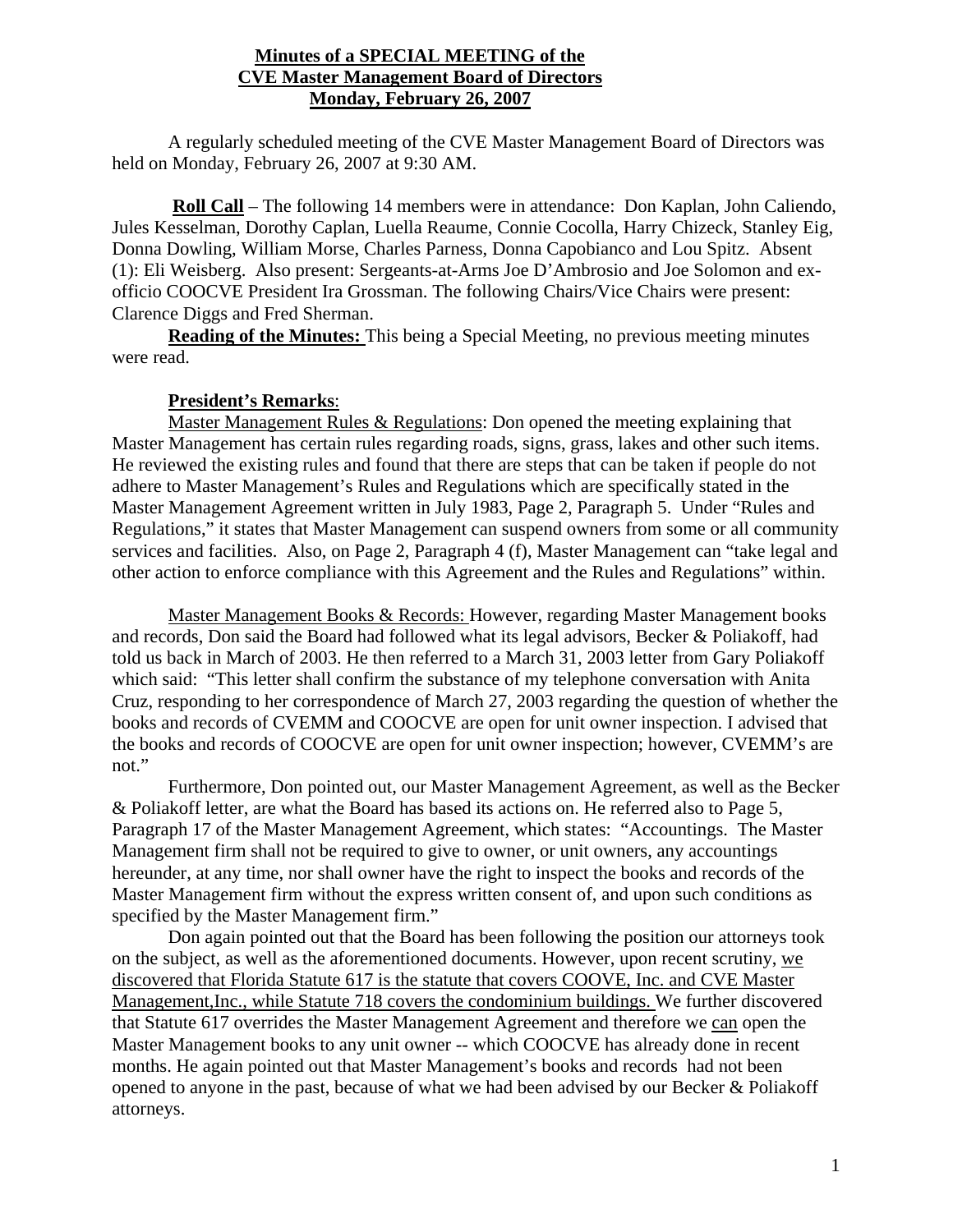Because we have been following the Becker & Poliakoff position, Don said he felt that time was of the essence and therefore decided to hold this special Board of Directors meeting of Master Management to discuss this important issue.

Don then reported that Bill Morse and Charlie Parness met with Ross Gilson regarding requests to have certain Master Management documents available for inspection – which had been agreed upon at the last regular Board meeting. After their meeting with Ross, Don received a letter from Ross, which he then read to the Board. Ross wrote that for the initial inspection, he requests certain documents to be provided, or "written advice of their disposition and future availability." The list included management agreements (contracts) involving CVEMM, Ventnor B, Islewood D, Century Service Systems, Century Maintenance and Management, United Diversified Services, Inc. and United Security Services, Inc. In addition, he requested, among other items, all IRS filing documents for the last seven years, all amendments to and/or restatements of the Articles of Incorporation and Bylaws of the corporation.

Don then opened the issue for the Board's input as to what should be done in response to Ross Gilson's letter. Don said that he believes the requested documents should be given to Ross, but does not believe it should be necessary to retrieve documents as far back as seven years, which had nothing to do with his leadership. Furthermore, he pointed out that Anita Cruz, Director of Operations and Finance, is out recuperating from major surgery and he does not know how to access all the records that Ross is looking for. Anita is expected back in the office in four to six weeks.

On two separate issues, Don said the following:

1) Regarding a question recently asked, as to why Anita had signed IRS reports from COOCVE, he explained that since Anita was the individual who had prepared the IRS documents, she rightfully signed as the "preparer," and,

2) Regarding the two IDs held by Ross Gilson and the accusation that owning two IDs and two apartments is illegal, Don said that CenDeer made that rule, not Master Management.

Don then asked the Board to discuss whether or not to open the books, and if yes, under what terms. Bill Morse said he believes this discussion is wasting time. The laws are specific in Statute 617, saying owners have a right to look at the records. There is no mention of any period of time – seven years, three years, or whatever.

Don Kaplan made a motion to open all Master Management books to unit owners and to distribute information that we do know of and have available now – with the intent that we wait until our financial advisor's return to the office in approximately three to four weeks in order to access any documents currently not available. John Caliendo seconded the motion. Discussion followed during which Don suggested that Bill Morse and Charlie Parness meet again with Ross Gilson to further clarify what he is asking for. A vote was then taken on the motion, which was passed unanimously.

Charlie suggested that Don obtain a list of documents from Anita Cruz, relating to contracts. Don said he already knows of and has copies of all current contracts with Master Management. If there are other documents needed, these would have to wait for Anita's return to the office because he has no idea how to locate them.

Payment of Bills: Don said that if the Board were to follow the Bylaws as they are now, then every Board member would have to be called on to vote on any expense to be paid over \$500. He stressed that he did not want people to think that the Board does not know what he is doing and pointed out that he has always told the Board what has been done, and has brought up to the Board for its approval all items for which bids were received and needed to be considered for payment.